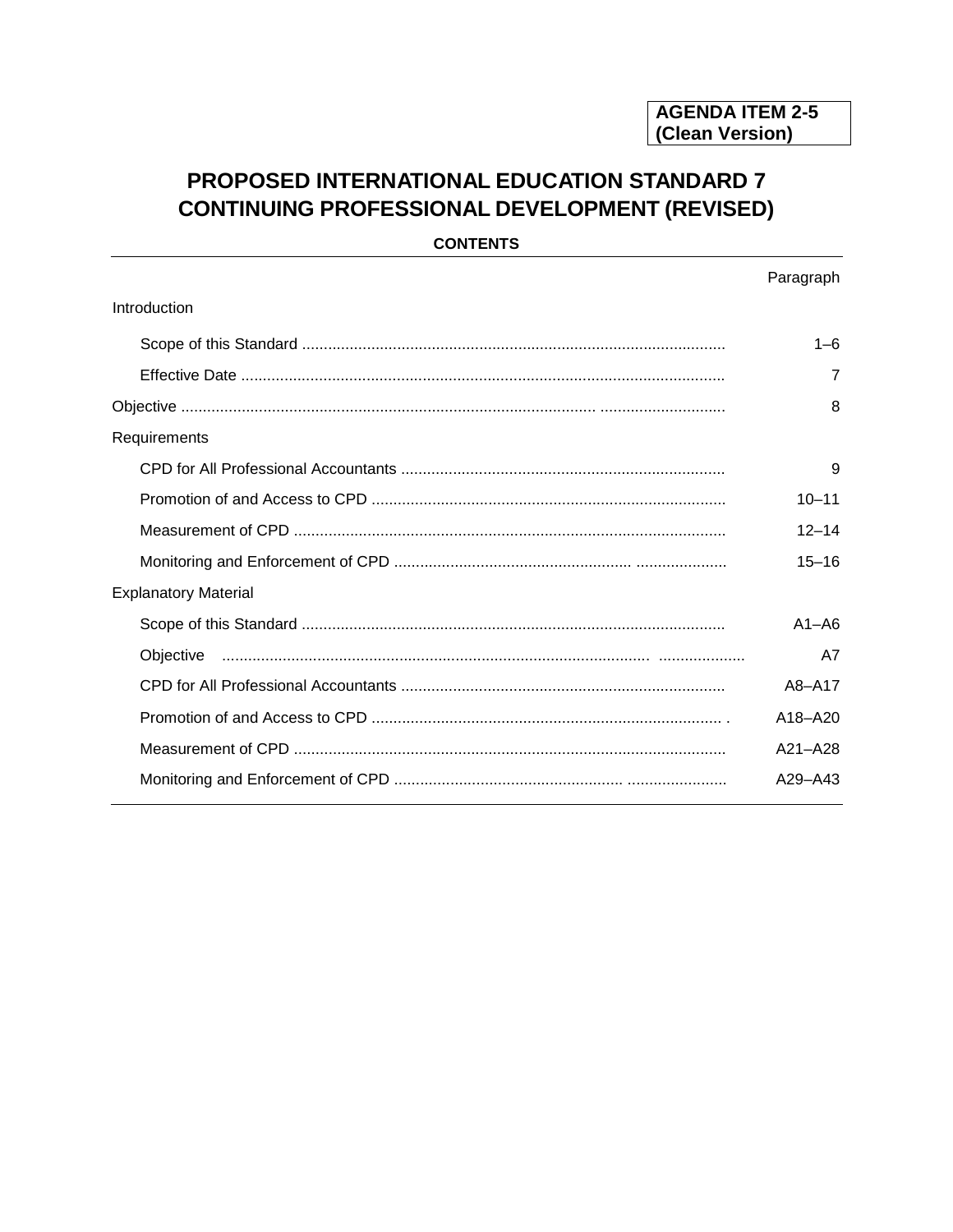# **Introduction**

### **Scope of this Standard** (Ref: Para. A1–A6)

- 1. This International Education Standard (IES) prescribes the Continuing Professional Development (CPD) required for professional accountants to develop and maintain the professional competence necessary to provide high quality services to clients, employers, and other stakeholders, and thereby to strengthen public trust in the accountancy profession.
- 2. CPD is learning and development that takes place after Initial Professional Development (IPD), and that develops and maintains professional competence to enable professional accountants to continue to perform their roles competently. Professional competence requirements may change as professional accountants take on new roles during their careers. CPD that includes many of the same elements as IPD also develops the additional breadth and depth of professional competence which may be necessary when moving into a new role.
- 3. This IES is addressed to International Federation of Accountants (IFAC) member bodies. IFAC member bodies have a responsibility for the CPD of professional accountants as set out in the requirements of this IES. In addition, this IES will be helpful to professional accountants, employers, regulators, government authorities, educational organizations, and any other stakeholders who support the CPD of professional accountants.
- 4. It is the responsibility of the professional accountant to develop and maintain professional competence by undertaking relevant CPD activities. However, this IES is addressed to IFAC member bodies because their role is to help professional accountants develop and maintain the professional competence necessary to protect the public interest through:
	- (a) Adopting prescribed CPD requirements relating to the development and implementation of appropriate measurement, monitoring, and compliance procedures;
	- (b) Promoting the importance of, and a commitment to, lifelong learning among professional accountants; and
	- (c) Facilitating access to CPD opportunities and resources for professional accountants.
- 5. CPD includes learning and development activities that are relevant to the role of the professional accountant and contribute to the development and maintenance of professional competence, such as: (a) education, (b) training, (c) practical experience, (d) mentoring and coaching, (e) networking and sharing of knowledge and experiences, (f) observation, feedback, and reflective activities, and (g) self-development activities.
- 6. Definitions and explanations of the key terms used in the IES and the *Framework for International Education Standards for Professional Accountants and Aspiring Professional Accountants* (2015) are set out in the International Accounting Education Standards Board (IAESB) *Glossary of Terms*  (2015).

# **Effective Date**

7. This IES is effective from July 1, 2019.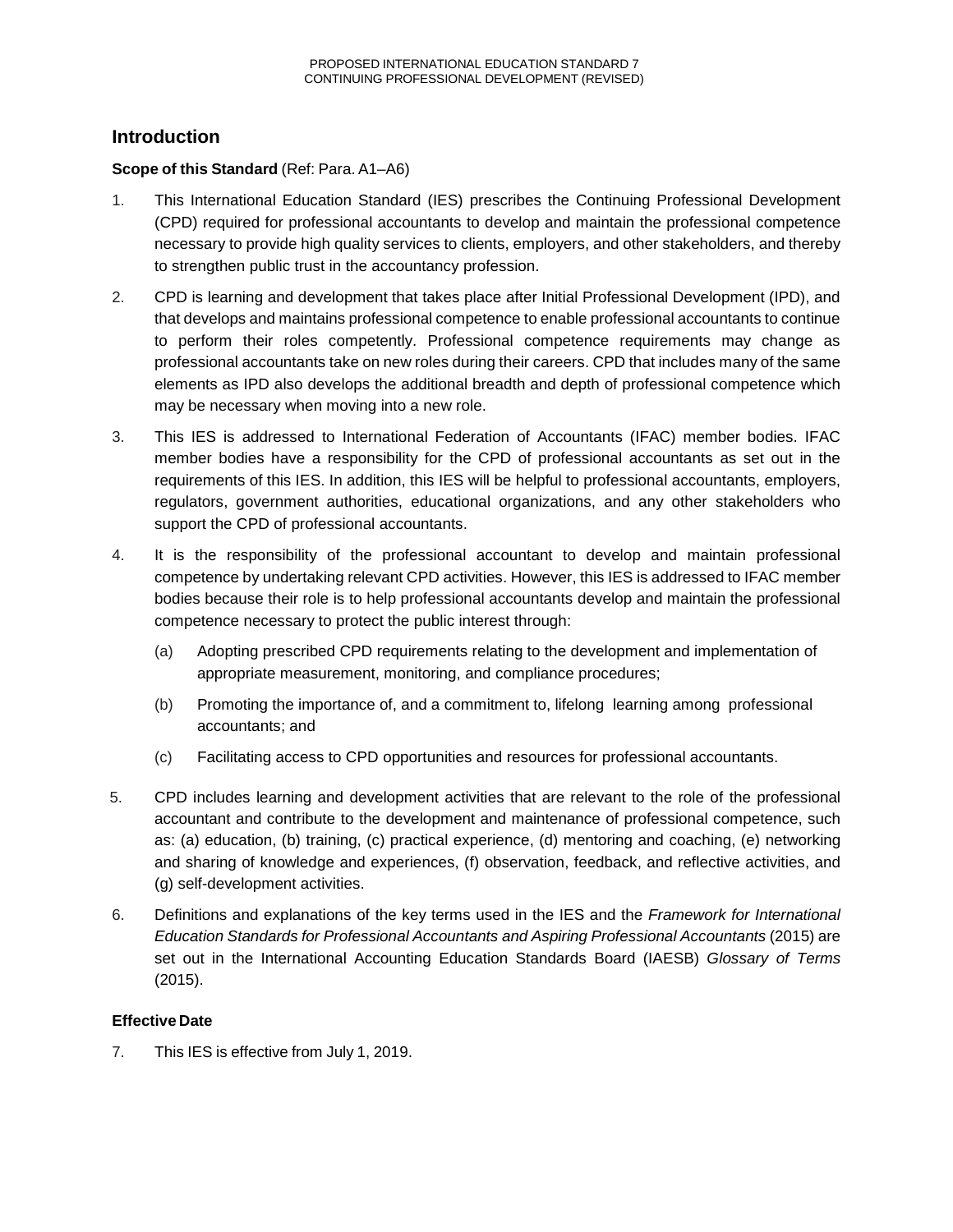# **Objective** (Ref: Para. A7)

8. The objective of this IES is to have professional accountants develop and maintain professional competence through the undertaking of relevant CPD to perform their role in the accountancy profession competently.

# **Requirements**

### **CPD for Professional Accountants** (Ref: Para. A8–A17)

9. IFAC member bodies shall require professional accountants to undertake and record CPD that develops and maintains professional competence relevant to performing their role in the accountancy profession.

### **Promotion of and Access to CPD** (Ref: Para. A18–A20)

- 10. IFAC member bodies shall promote the importance of, and a commitment to, CPD as well as to the development and maintenance of professional competence.
- 11. IFAC member bodies shall facilitate access to CPD opportunities and resources to assist professional accountants in meeting their personal responsibility for CPD that develops and maintains professional competence.

### **Measurement of CPD** (Ref: Para. A21-A22, A28)

12. IFAC member bodies shall establish an approach to measurement of professional accountants' CPD that develops and maintains professional competence, using the output-based approach, inputbased approach, or both.

#### *Output-Based Approach* (Ref: Para.A23-A24)

13. IFAC member bodies using an output-based approach shall require professional accountants to develop and maintain professional competence that is demonstrated by achieving learning outcomes relevant to performing their role in the accountancy profession.

#### *Input-Based Approach* (Ref: Para.A25-A27)

14. IFAC member bodies using an input-based approach shall require professional accountants to develop and maintain professional competence that is demonstrated by completing a specified amount of learning and development activity relevant to performing their role in the accountancy profession.

#### **Monitoring and Enforcement of CPD** (Ref: Para. A29–A43)

- 15. IFAC member bodies shall specify the nature and extent of verifiable evidence that professional accountants are required to maintain for CPD that has been undertaken.
- 16. IFAC member bodies shall establish a systematic process to (a) monitor whether professional accountants meet the IFAC member body's CPD requirements, and (b) provide appropriate sanctions for failure to meet those requirements.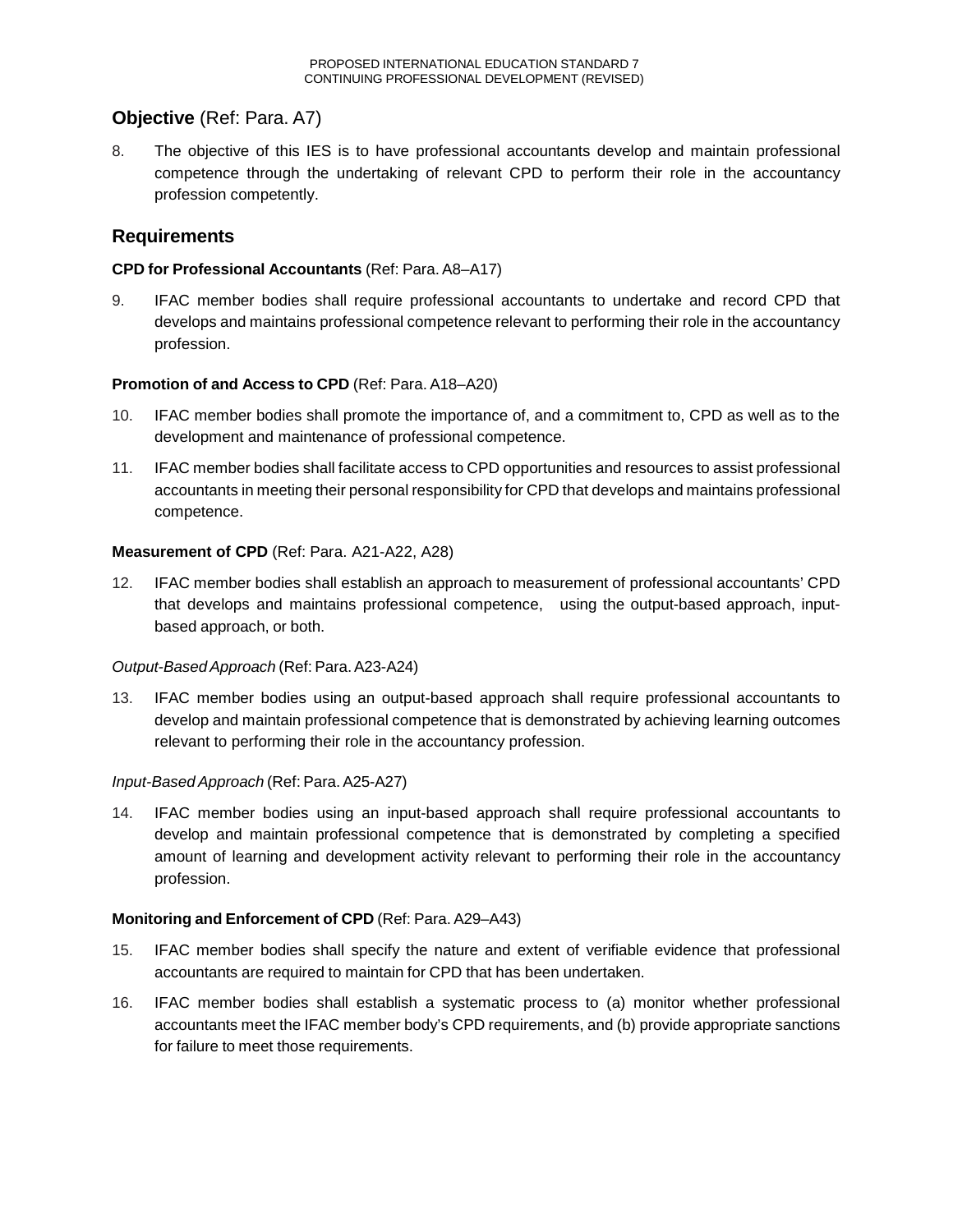# **Explanatory Material**

# **Scope of this Standard** (Ref: Para. 1–6)

- A1. Professional competence is the ability to perform a role to a defined standard. Professional competence goes beyond knowledge of principles, standards, concepts, facts, and procedures; it is the integration and application of learning outcomes for: (a) technical competence, (b) professional skills, and (c) professional values, ethics, and attitudes.
- A2. The concept of 'maintain professional competence' acknowledges that professional accountants may undertake CPD to sustain the technical competence, professional skills, and professional values, ethics and attitudes at the proficiency levels that were achieved by the end of IPD, because those proficiency levels continue to be adequate for the role the professional accountant performs. Conversely, the concept of 'develop professional competence', acknowledges that during CPD, a professional accountant may need to update, enhance or acquire new technical competence, professional skills and professional values, ethics and attitudes to pursue career progression, to successfully undertake new roles, and to protect the public interest in a continually changing business environment.
- A3. Lifelong learning represents the continuing pursuit of technical competence; professional skills; and professional values, ethics, and attitudes. Lifelong learning is critical if professional accountants are to meet public interest expectations.
- A4. Professional accountants continue to be expected to develop and maintain professional competence as they anticipate and adapt to changes in processes, technology, professional standards, regulatory requirements, employer demands, and other areas. In supporting professional accountants in meeting these expectations, IFAC member bodies may periodically review their CPD policies and the application of this IES.
- A5. Undertaking CPD does not guarantee that all professional accountants will develop and maintain professional competence necessary to provide high-quality professional service. However, CPD plays an important part in strengthening public confidence and trust by enabling professional accountants to develop and maintain professional competence that is relevant to their role.
- A6. A well-established program of CPD that is measured, monitored, and evaluated may form part of an IFAC member body's quality assurance processes. These quality assurance processes may include quality assurance reviews of professional accountants' work (which may include a review of the CPD undertaken by professional accountants), investigation, and disciplinary processes.

# **Objective** (Ref: Para. 8)

A7. Having professional accountants develop and maintain the professional competence necessary to perform their role in the accountancy profession competently serves several purposes. It protects the public interest supports the provision of high quality services to clients, employers, and other stakeholders, and promotes the credibility of the accountancy profession.

# **CPD for Professional Accountants** (Ref: Para. 9)

A8. CPD applies to professional accountants, regardless of sector or size of the organization in which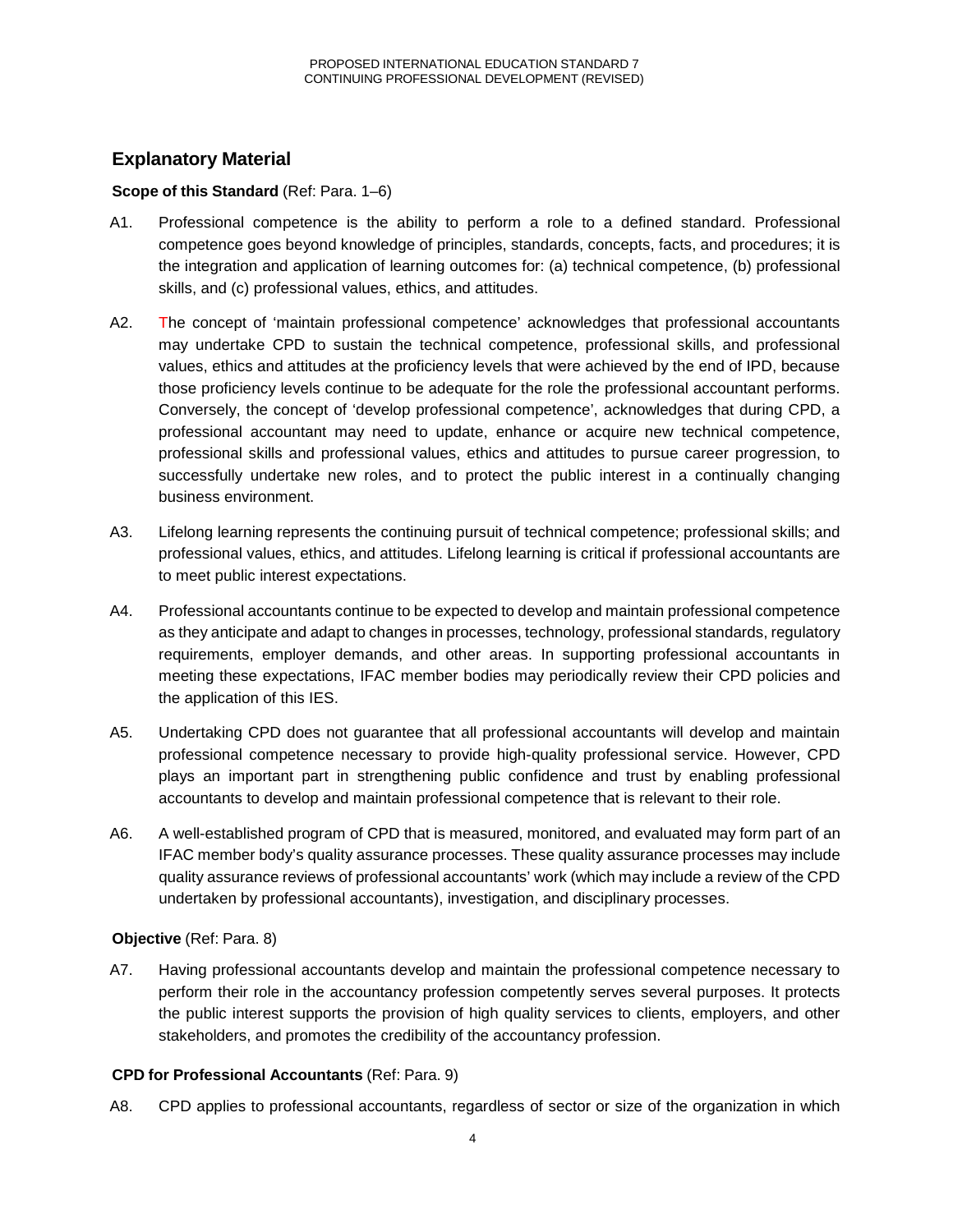they operate, because:

- (a) The Code of Ethics for Professional Accountants includes a fundamental principle of professional competence and due care which requires all professional accountants to maintain professional knowledge and skill at the level required to ensure that a client or employer receives competent professional service based on current developments in practice, legislation and techniques and act diligently and in accordance with applicable technical and professional standards<sup>1</sup>;
- (b) Professional accountants in all sectors are subject to public scrutiny and contribute to the maintenance of public trust;
- (c) The public is likely to rely on the designation and professional standing of the professional accountant. Lack of competence of a professional accountant has the potential to damage the reputation and standing of the professional accountant, the employer, IFAC member bodies, and the accountancy profession as a whole;
- (d) Rapidly changing environments drive the need to develop new areas of professional competence; and
- (e) Employers recruiting professional accountants may rely on the professional designation as evidence of professional competence.
- A9. CPD that is relevant facilitates effective learning and development for professional accountants. CPD is relevant where it is closely aligned with the specific responsibilities of the professional accountant's role and therefore helps develop and maintain the professional competence necessary to perform that role.
- A10. Learning outcomes establish the content and the depth of knowledge, understanding, and application required for a specified competence area. Learning outcomes can be achieved through unplanned or planned learning and development activities, and are most effective when they address the learner's needs and provide evidence of professional competence. Including a learning outcomes approach in programs of CPD is guided by principles that consider design, assessment, and governance.<sup>[2](#page-4-1)</sup>
- A11. Acknowledging that professional accountants have differing learning and development needs, IFAC member bodies may develop CPD frameworks that can provide structure, guidance, or explanation of concepts in order to support the learning and development of professional accountants. CPD frameworks may help professional accountants take a more active role in their CPD. For example, a CPD framework may include the following structure for professional accountants to follow:
	- (a) Perform self-assessment activities to identify relevant learning outcomes and personal learning and development gaps;
	- (b) Plan for, complete, and record learning and development activities;
	- (c) Evaluate and undertake reflective activity on completed learning and development activities; and
	- (d) Revise the learning and development plan accordingly.

<span id="page-4-0"></span> $1$  Code of Ethics for Professional Accountants 2016 Edition, International Ethics Standard Board for Accountants - Section 100.5c.

<span id="page-4-1"></span><sup>&</sup>lt;sup>2</sup> Based on IAESB Implementation Support Materials – [Guiding Principles for Implementing A Learning Outcomes Approach](https://www.ifac.org/system/files/publications/files/IAESB-Guiding-Principles-for-Implementing-a-Learning-Outcomes-Approach.pdf)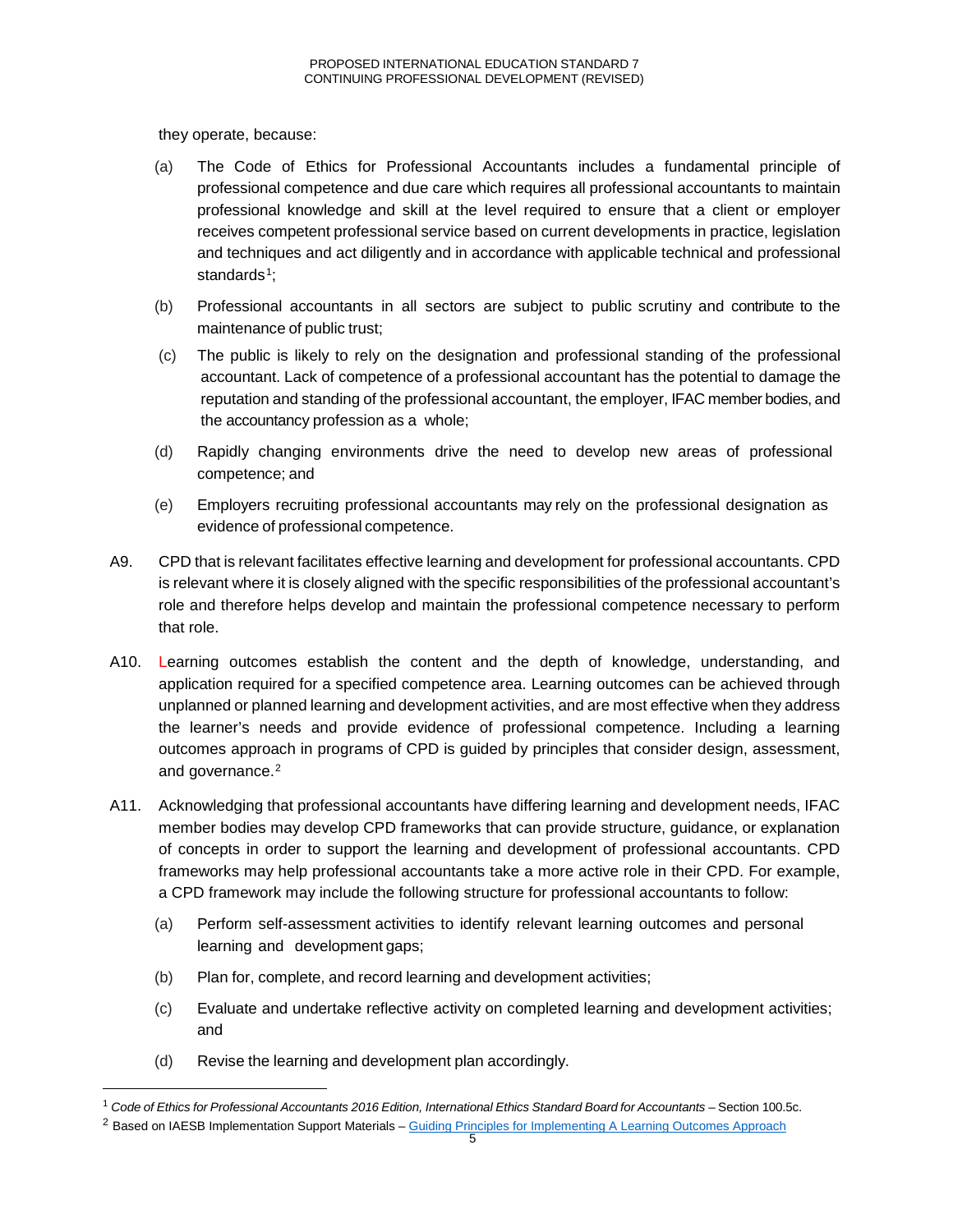- A12. In addition to a CPD framework, IFAC member bodies may provide other tools to help professional accountants identify learning outcomes and plan relevant CPD, such as:
	- (a) Competency maps, which provide a list of key competences for certain roles or sectors of the accountancy profession;
	- (b) Learning plan templates, which assist professional accountants to identify learning and development needs, including learning outcomes, and plan how to meet them; and
	- (c) Learning record examples that guide professional accountants in recording their learning and development activities. Examples of activities in a learning record may include a description of the learning and development activity; which competence area and learning outcomes address the identified gap in skill or knowledge; why the activity was chosen and its relevance; when the activity took place; what was learned; and how it has been applied.
- A13. IFAC member bodies may provide guidance that encourages professional accountants to discuss their CPD with employers, colleagues, IFAC member bodies, and other professional organizations. Such discussions may help identify competence or learning and development gaps and learning outcomes that can be used to specify relevant learning opportunities to meet those needs.
- A14. IFAC member bodies may choose to develop requirements or guidance on learning and development activities or learning outcomes they consider relevant to the roles and functions of professional accountants in their jurisdiction. IFAC member bodies may also prescribe specific or additional CPD or learning outcomes for:
	- (a) Specific competence areas or topics (e.g., ethics);
	- (b) Professional accountants working in specialist areas or performing specialist or specific roles;
	- (c) Competence areas considered to be most relevant to the protection of the public interest.
- A15. Given the significance of the audit engagement partner role to the public interest, IES 8, Professional Competence for Engagement Partners Responsible for Audits of Financial Statements[3](#page-5-0) (2016) prescribes the professional competence that professional accountants are required to develop and maintain as part of a specified role.
- A16. Examples of roles and professional responsibilities that are often considered to be in the accountancy profession may include and are not limited to financial accounting and reporting; management accounting; finance and financial management; taxation; audit and assurance; governance, risk management and internal control; business laws and regulations; information technology; economics; and business strategy and management.
- A17. In setting the requirement for CPD, IFAC member bodies may consider what is relevant for professional accountants in special circumstances, for example:
	- For individuals on career breaks; and
	- For individuals who have retired from full-time practice, and who continue to do work in some capacity as a professional accountant.

<span id="page-5-0"></span> <sup>3</sup> IES 8, *Professional Competence for Engagement Partners Responsible For Audits of Financial Statements* (2016), Para. 1.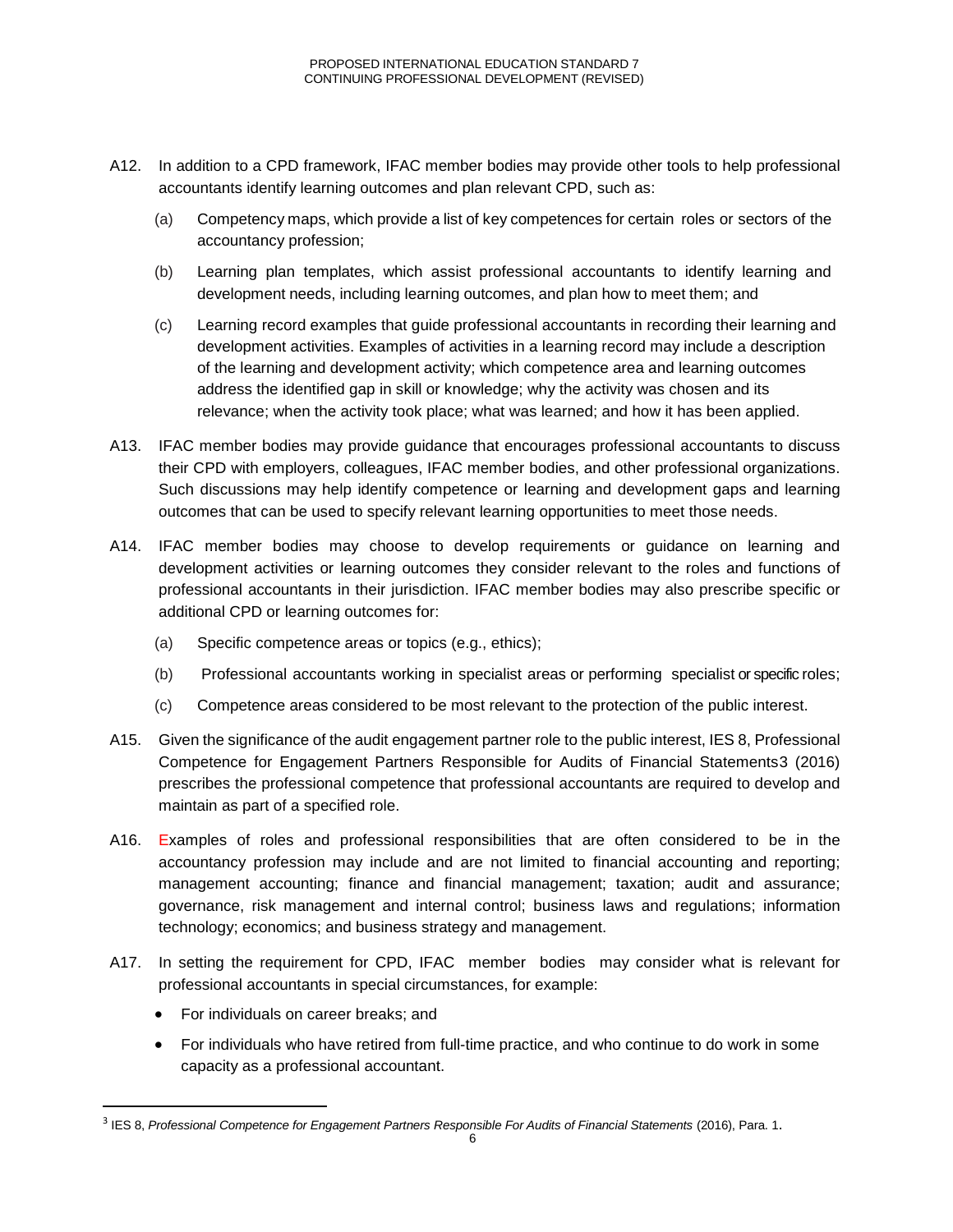### **Promotion of and Access to CPD** (Ref: Para. 10-11)

- A18. The following represent examples of activities that may contribute to the promotion of relevant CPD and maintenance of professional competence:
	- (a) Communicating the value of CPD and the use of a CPD framework regularly to professional accountants;
	- (b) Promoting the variety of CPD opportunities available to professional accountants;
	- (c) Working with employers to emphasize the importance of CPD within performance management processes; and
	- (d) Working with local regulators and other licensing regimes to promote awareness of and compliance with local CPD requirements.
- A19. IFAC member bodies may directly provide relevant CPD programs for professional accountants and facilitate access to programs offered by others, including employers.
- A20. The following represent examples of learning and development activities that may be undertaken as part of a program of CPD:
	- (a) Participating in, or completing, educational programs or training events, such as live learning courses – delivered in-person or virtually, e-learning courses, conferences, and seminars;
	- (b) Reflecting on practical experiences and developing personal development plans through selfassessment activities;
	- (c) Receiving on-the-job training, performance feedback, or professional development guidance from a mentor or coach.
	- (d) Providing on-the-job training, performance feedback, or professional development guidance as a mentor or coach;
	- (e) Participating in and working on professional boards, technical committees, sector activities, information networks, or communities of practice;
	- (f) Writing articles, papers, or books of a technical, professional, or academic nature;
	- (g) Researching subject matter, including reading professional literature and journals, for application in the professional accountant's role;
	- (h) Studying for professional re-examination or formal testing.
	- (i) Designing, developing, reviewing, or teaching educational programs or training events, such as live learning courses – delivered in-person or virtually, e-learning courses, conferences, and seminars.

# **Measurement of CPD** (Ref: Para. 12)

- A21. Measurement includes evaluating evidence of the achievement of learning outcomes or completion of CPD focused on learning outcomes related to (a) technical competence, (b) professional skills, and (c) professional values, ethics, and attitudes.
- A22. In determining the approach for measuring CPD, IFAC member bodies may consider a number of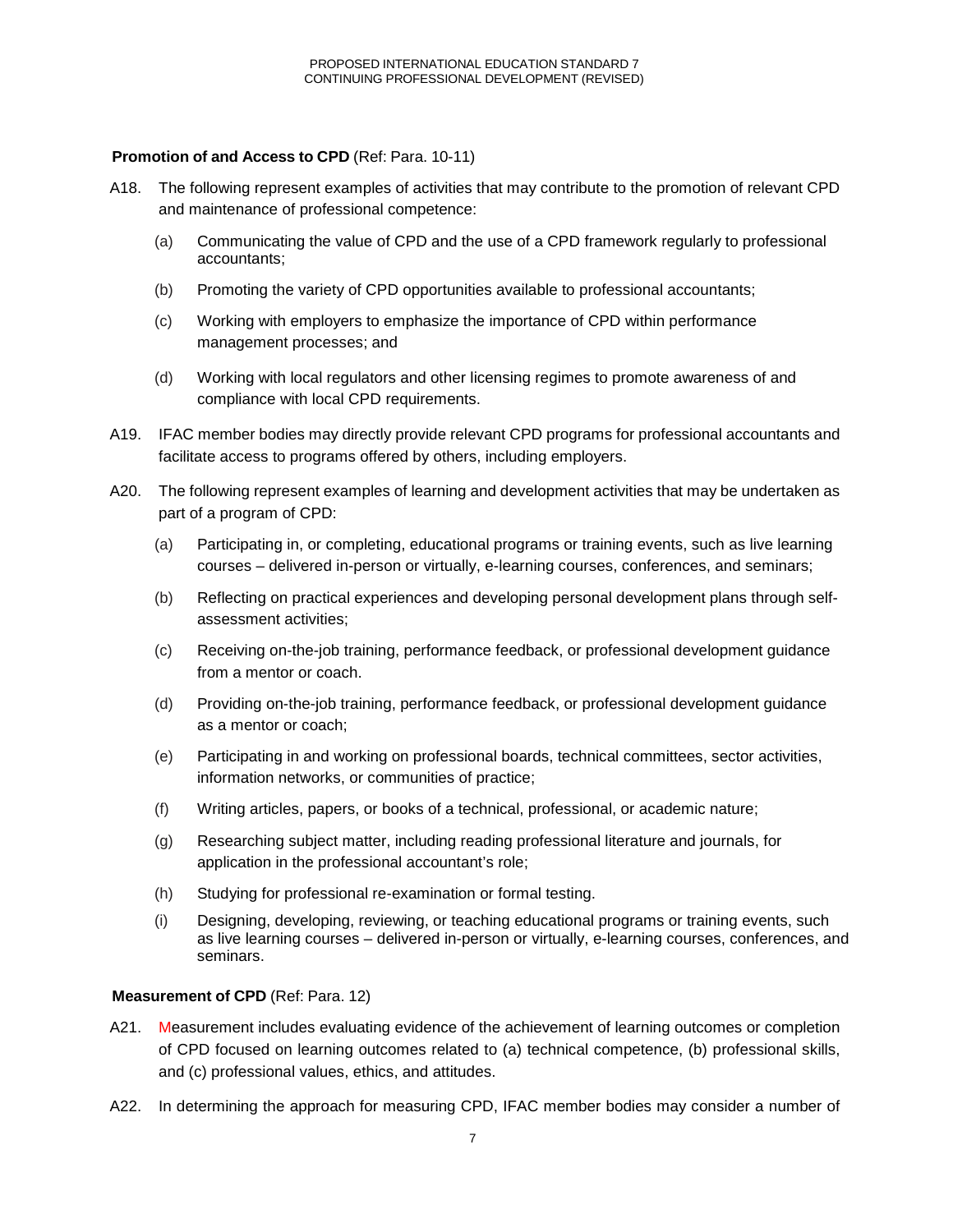factors, including:

- (a) Public interest, including knowledge of the local environment, public expectations, and relevant regulatory requirements; and
- (b) Learning and development needs of professional accountants in the jurisdiction, including an understanding of the range of roles that professional accountants perform.

# *Output-Based Approach* (Ref: Para 13)

- A23. The output-based approach focuses on whether professional accountants can demonstrate the achievement of learning outcomes. The measurement focus is on what professional accountants achieved from having undertaken learning and development activities. Paragraphs N27 through A27 provide examples of evidence that may be used to demonstrate that learning outcomes have been achieved.
- A24. The output-based approach typically includes the establishment of clearly defined learning outcomes that are relevant to professional accountants' roles. Learning outcomes may be established by a number of sources, including:
	- (a) IFAC member bodies;
	- (b) Professional accountants when undertaking self-assessment activities;
	- (c) Employers;
	- (d) Licensing regimes;
	- (e) Regulatory bodies; and
	- (f) CPD Providers

# *Input-Based Approach* (Ref: Para. 14)

- A25. An input-based approach measures CPD in terms of hours or equivalent learning units. For example, IFAC member bodies may establish requirements for each professional accountant to:
	- (a) Complete a predetermined number of hours of learning (or equivalent units) within a rolling period of time; and/or
	- (b) Complete a specified amount of relevant learning or professional development activity in each year.

Paragraphs A31, A32, and A33 provide examples of evidence that may be used to confirm learning and development activities were completed and relevant to the professional accountant's role.

A26. This IES is based on the concept that IFAC member bodies using an input-based approach expect professional accountants to develop and maintain professional competence, through the undertaking of a specified amount of CPD. For example, an IFAC member body choosing the input-based approach might consider existing practice where it is comment to set a minimum of at least 120 hours (or equivalent learning units) of relevant CPD in each rolling three-year period, of which 60 hours (or equivalent learning units) would be verifiable and at least 20 hours (or equivalent learning units) of relevant professional development activity in each year.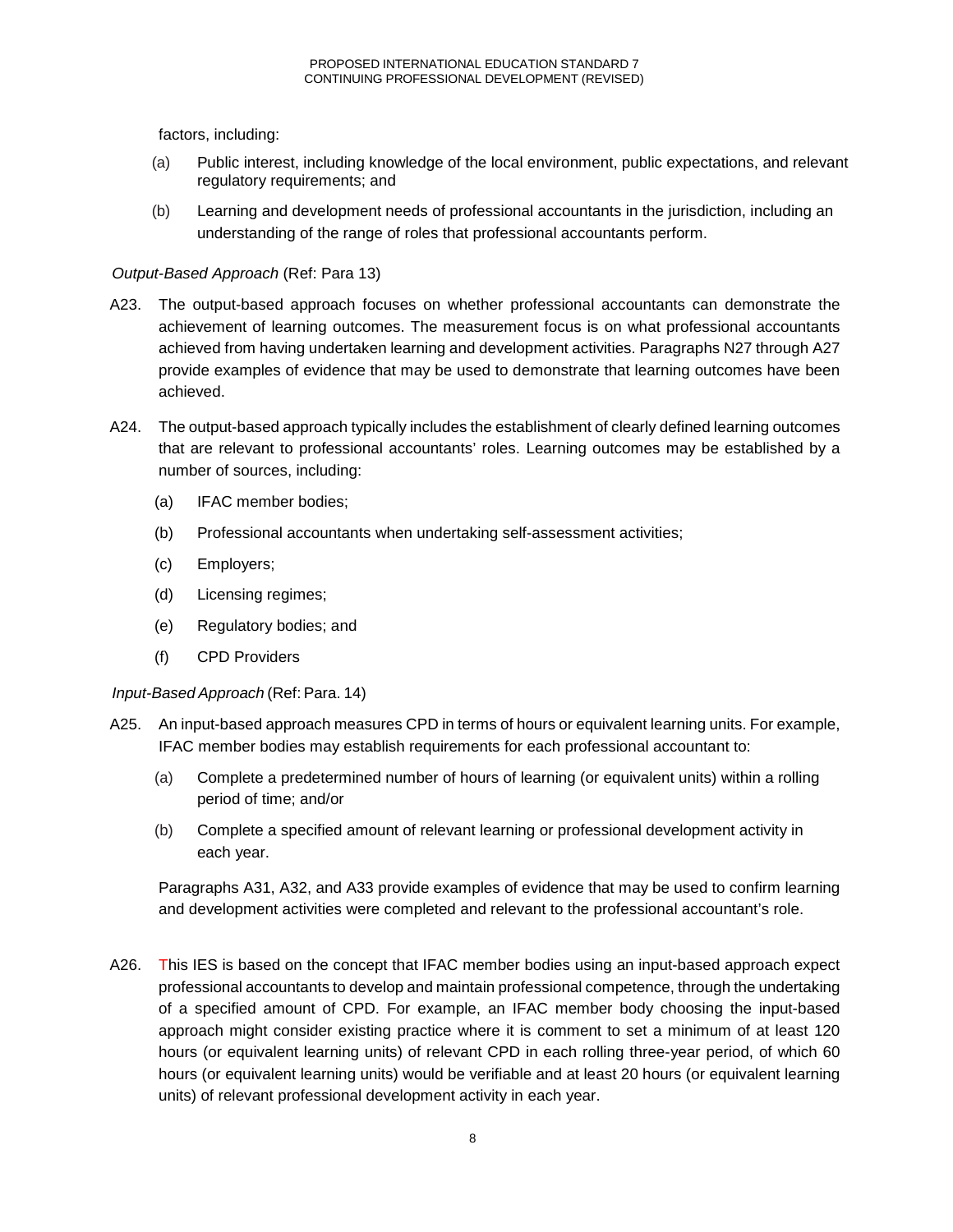A27. IFAC member bodies may provide guidance to professional accountants on the extent of CPD that can be obtained from a single learning and development activity that is undertaken more than once (for example, delivering a presentation more than once when the content of the presentation or speech remains unchanged).

### *Use of Both Measurement Approaches* (Ref: Para. 12)

- A28. IFAC member bodies may choose to use both the output-based and the input-based approaches. Examples of how an IFAC member body might construct such an approach could include:
	- (a) Evaluating the achievement of specified learning outcomes while allowing for a quantifiable measurement of completed CPD for other learning outcomes.
	- (b) Accepting evidence that learning and development activities have been undertaken by a professional accountant and confirming that learning outcomes have been achieved for those learning and development activities.
	- (c) Recognizing CPD for certain professional accountants is measured using an output-based approach while CPD for remaining professional accountants is measured using an inputbased approach.
	- (d) Designating an approach focused on either input measures or output measures and allowing professional accountants to replace a portion of the CPD measurement requirement with evidence of CPD provided from the other measurement approach.

### **Monitoring and Enforcement of CPD** (Ref: Para. 15-16)

- A29. IFAC member bodies may provide guidance on the evidence to be maintained for CPD that has been undertaken. Guidance may cover the responsibilities of professional accountants for:
	- (a) Retention of appropriate records and documents related to their CPD; and
	- (b) Provision, on request, of verifiable evidence to demonstrate their compliance with the CPD requirements of the IFAC member body.
- A30. As part of specifying the nature and extent of evidence that professional accountants maintain for CPD, IFAC member bodies may determine a proportion of learning activities is not able to be verified. Some learning activities, for example on-the-job training; reading; or coaching and mentoring, may be measurable, but may not be easily verified. These activities also contribute relevant CPD because they provide for the development and maintenance of professional competence and may be evidenced through documented self-assessment activities and reflective activity.
- A31. Verifiable evidence increases the confidence of stakeholders that CPD is achieving its intended objective and contributing towards the enhanced competence of professional accountants. Verifiable evidence is that which is objective, capable of being proven, and stored in written or electronic form.
- A32. The following examples represent verifiable evidence that could be used to demonstrate that learning outcomes have been achieved in an output-based approach:
	- (a) Examination results;
	- (b) Specialist or other qualifications;
	- (c) Assessments of the acquisition of either knowledge or skills for specified learning outcomes ;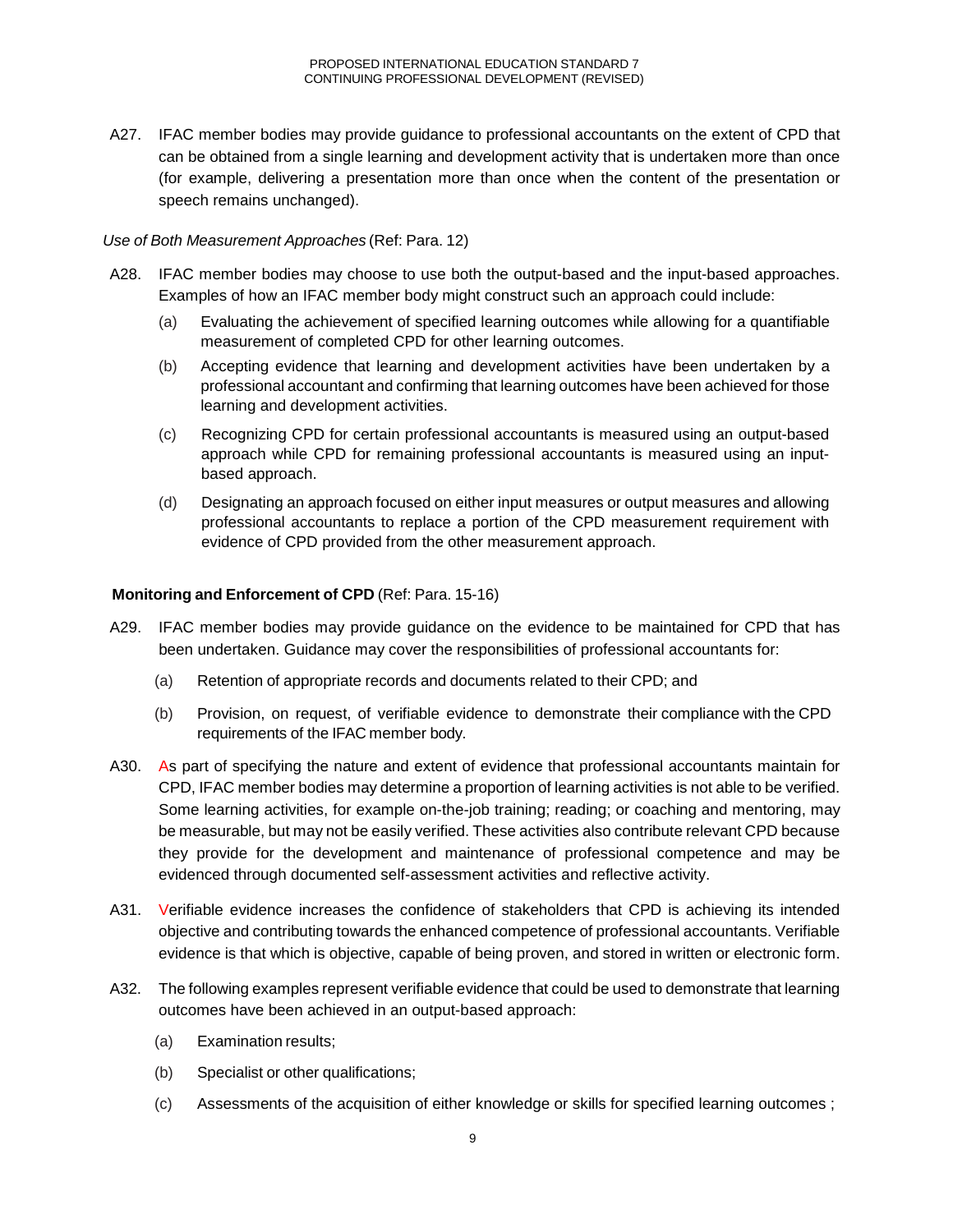- (d) Records of work performed (work logs) that have been verified against a competency map;
- (e) Objective assessments of performance or behavior against a competency map; and published material.
- A33. The following examples represent verifiable evidence that could be used to demonstrate that learning and development activities have been completed and are relevant to a role in an input-based approach:
	- (a) Course outlines, teaching materials, storyboards (for virtual training), and meeting agenda objectives and meeting minutes that verify the relevance of the content; and
	- (b) Confirmation, that a learning and development activity has been completed, by a provider, instructor, employer, mentor, or tutor.
- A34. A systematic monitoring process may involve professional accountants periodically:
	- (a) Submitting a declaration as to whether they meet their professional obligation to maintain the necessary knowledge and skills to competently perform their role;
	- (b) Submitting a declaration confirming compliance with any specific CPD requirements imposed by the IFAC member body; or
	- (c) Providing evidence of learning and development activities or verification of the professional competence they have developed and maintained through their CPD.
- A35. A systematic monitoring process may involve IFAC member bodies:
	- (a) Reviewing a sample of professional accountants' records of CPD activity to check compliance with requirements;
	- (b) Reviewing and assessing learning plans or CPD documents as part of quality assurance programs; or
	- (c) Requiring certain employers to include CPD programs and effective monitoring systems in their quality assurance programs, and to track learning and development activities as part of their time recording systems.
- A36. IFAC member bodies may determine which roles are considered to be most relevant to the protection of the public interest and adopt more rigorous monitoring accordingly.
- A37. IFAC member bodies may conduct a set of monitoring processes on a cyclical basis. In determining the duration of a cyclical monitoring process, the IFAC member body may consider what is reasonable in its environment, taking into consideration the public interest, and the expectations of the public, regulators, and other stakeholders. Experience of some IFAC member bodies suggest that cycles of more than five years may not meet these expectations, while cycles of less than one year are likely to be overly burdensome on the IFAC member body and professional accountants.
- A38. A system of mandatory CPD will operate more effectively and in the public interest when professional accountants who fail to meet their CPD obligations are brought into compliance on a timely basis. IFAC member bodies may determine the types of sanctions they will impose for non-compliance, after considering the legal and environmental conditions in their jurisdiction.
- A39. The initial steps taken to address non-compliance are likely to focus on bringing the professional accountant into compliance within a reasonable period. IFAC member bodies are likely to seek a balance between a sanction that, in substance, amounts to permitting a professional accountant to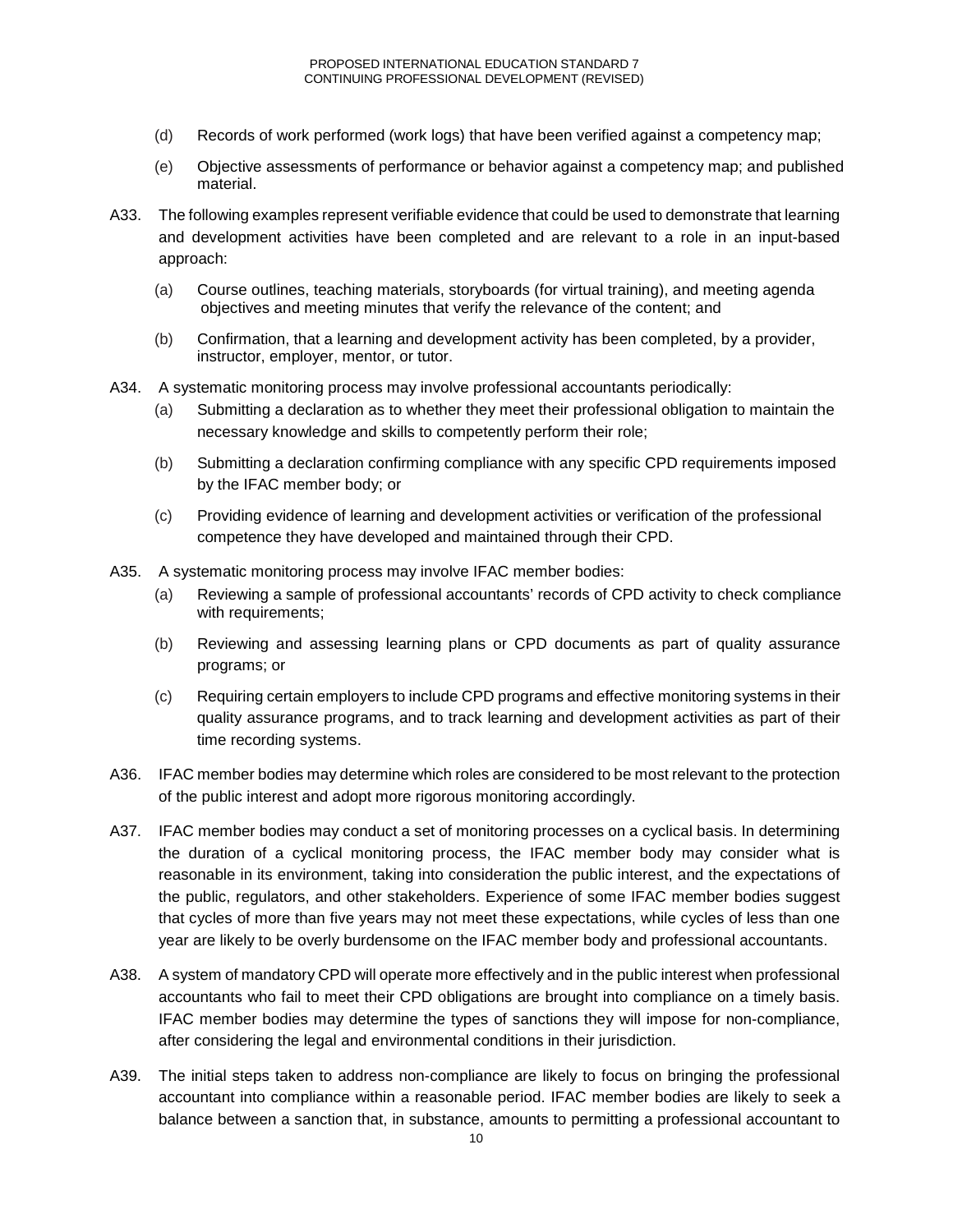defer or avoid compliance with the CPD requirement, and one that is excessively punitive.

- A40. A professional accountant's willful failure to develop and maintain professional competence is a violation of the IESBA code of ethics that may result in disciplinary action, in that it diminishes the professional accountant's ability to act in the public interest.
- A41. Some IFAC member bodies may have the legal authority to expel non-compliant professional accountants or to deny them the right to practice. Expulsion or denial of the right to practice may be applied to professional accountants who have made it clear, through a pattern of non-compliance or through their response to the IFAC member body's inquiries, that they are likely to continue to fail to comply with the CPD requirements. Publication of the names of professional accountants who willfully fail to comply is an option that may be considered. Publication of names can act as a general deterrent for professional accountants, and provide a clear signal to the public of the profession's commitment to maintaining competence.
- A42. An effective monitoring and enforcement process requires adequate resources. IFAC member bodies may also consider establishing a board or committee of members to oversee CPD requirements and the monitoring and enforcement process.
- A43. IFAC member bodies may consider reporting publicly the extent to which their members comply with the CPD requirements set out in this IES.